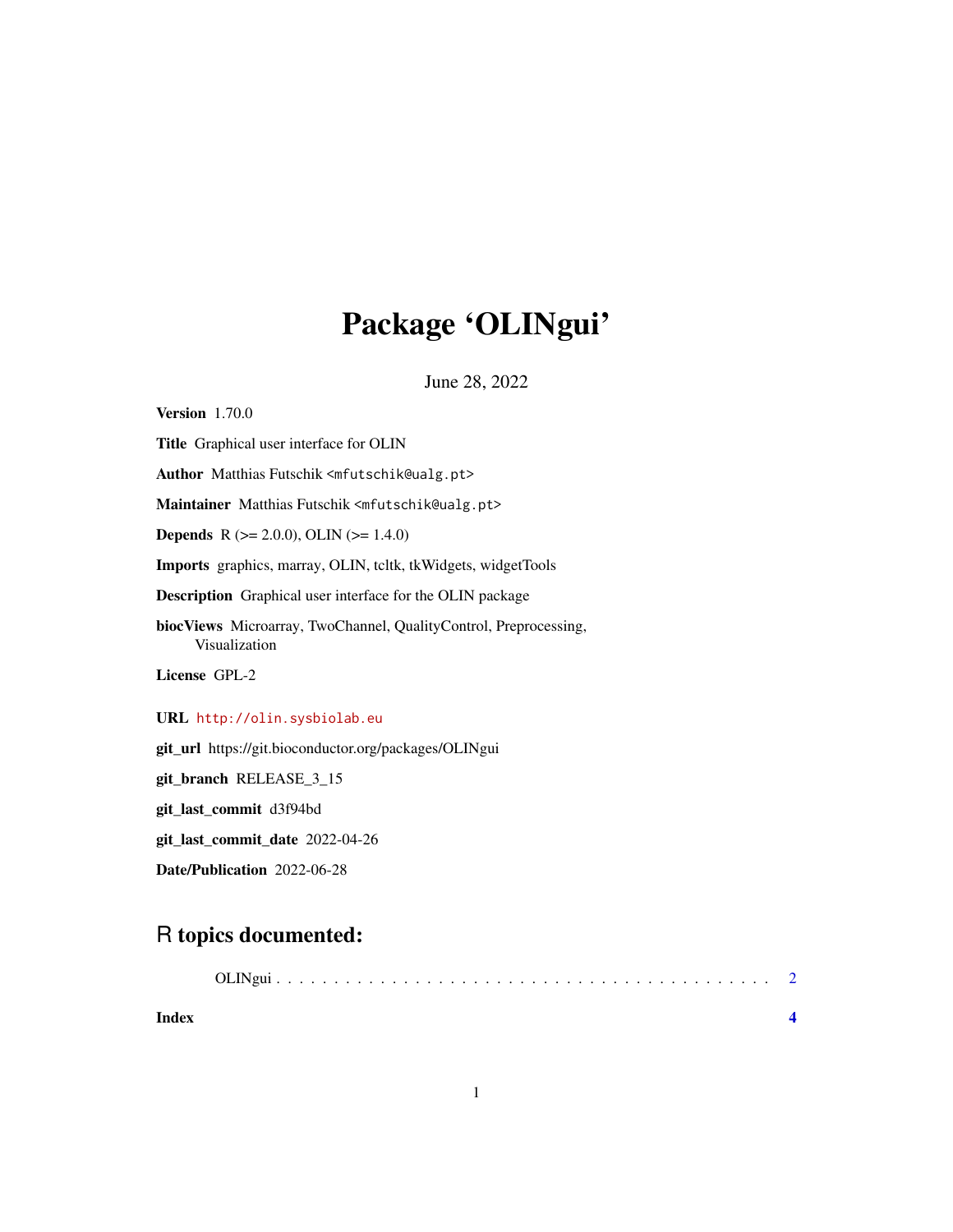#### <span id="page-1-0"></span>Description

The function OLINgui provides a graphical user interface for visualisation, normalisation and quality testing of two-channel microarray data. It is based on the functions of the OLIN package.

### Usage

OLINgui()

#### Details

The function OLINgui launches a graphical user interface for the OLIN package. It is based on Tk widgets using the R TclTk interface by Peter Dalgaard. It also employs some pre-made widgets from the tkWidgets Bioconductor-package by Jianhua Zhang for the selection of objects/files to be loaded.

OLINgui provides a convient interface to most functionalities of the OLIN package without restriction of options. An exception is the visualisaton, where default arguments for plotting are used. To fine-tune plots, the underlying plotting functions in the OLIN package can be applied.

The usage of OLINgui assumes existing marray objects for the batch of arrays to be analysed and normalised. To construct marray objects using a graphical interface, refer to [read.marrayRaw](#page-0-0). Some underlying functions (e.g.[mxy2.plot](#page-0-0) and optinally  $\text{olin}$  $\text{olin}$  $\text{olin}$ ) require an additonal list of X- and Y-coordinates of spots. This has to be done "by hand" yet. However, most functions do not need this list.

For a overview of the functionality of OLINgui, please refer to the package documentation.

#### Value

OLINgui returns a tclObj object.

#### Note

The newest versions of OLINgui can be found at the OLIN webpage ([http://itb.biologie.](http://itb.biologie.hu-berlin.de/~futschik/software/R/OLIN) [hu-berlin.de/~futschik/software/R/OLIN](http://itb.biologie.hu-berlin.de/~futschik/software/R/OLIN)).

#### Author(s)

Matthias E. Futschik (<http://itb.biologie.hu-berlin.de/~futschik>)

#### References

- 1. M.Futschik and T.Crompton (2004) *Model selection and efficiency testing for normalization of cDNA microarray data*, Genome Biology, 5:R60
- 2. M.Futschik and T.Crompton (2005), Optimized normalization, visualization and quality testing for two-channel microarray data, *Bioinformatics*, 21(8):1724-6
- 3. OLIN web-page: <http://itb.biologie.hu-berlin.de/~futschik/software/R/OLIN>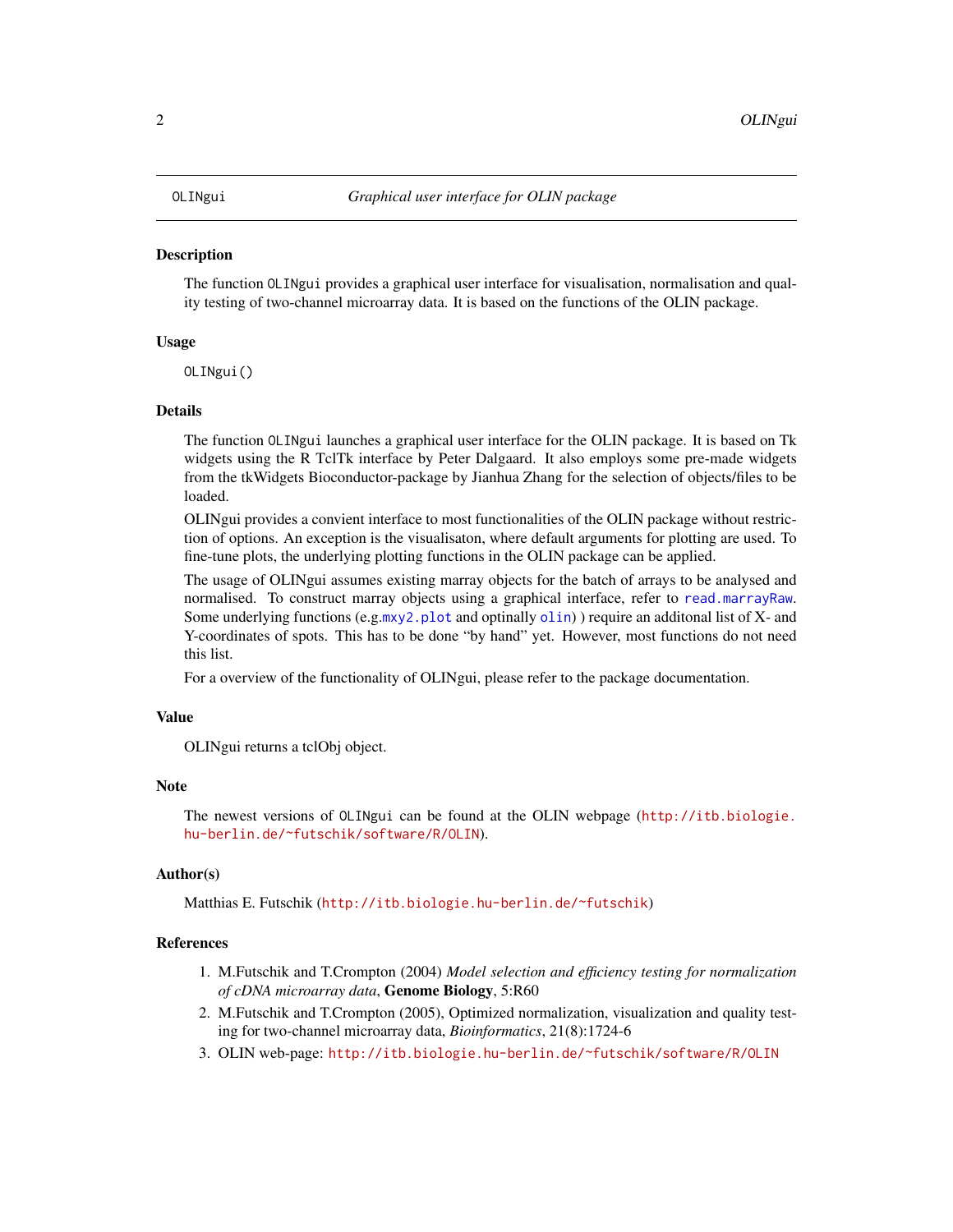<span id="page-2-0"></span>OLINgui

**See Also** 

 $olin$